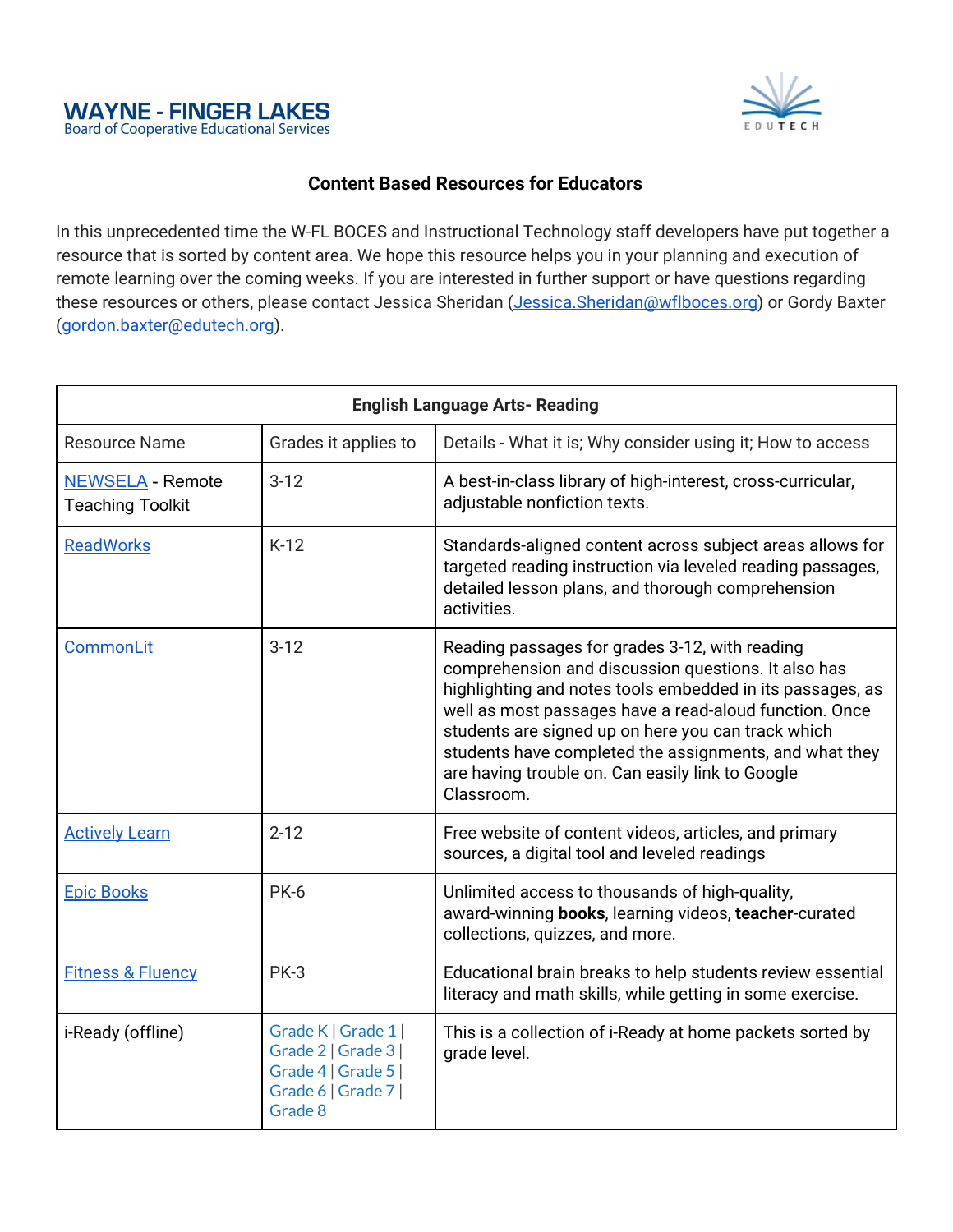| <b>English Language Arts- Writing</b>                         |                      |                                                                                                                                                                                                                                                                |
|---------------------------------------------------------------|----------------------|----------------------------------------------------------------------------------------------------------------------------------------------------------------------------------------------------------------------------------------------------------------|
| <b>Resource Name</b>                                          | Grades it applies to | Details - What it is; Why consider using it; How to access                                                                                                                                                                                                     |
| No Red Ink                                                    | $K-12$               | Online curriculum that builds better writers. It includes<br>diagnostic tools and assessments, targeted skills practice,<br>a writing platform that quides students through the<br>drafting and revision process, and instructional resources<br>for teachers. |
| <b>Book Creator</b>                                           | $K-12$               | Students can create their own stories and share with<br>teachers.                                                                                                                                                                                              |
| <b>New York Times</b><br><b>TweenTribune</b><br>(Smithsonian) | $K-12$               | Articles, activities, and educator resources based on<br>current events. Free writing prompts for students.                                                                                                                                                    |

| <b>Math</b>                  |                                    |                                                                                                                                                                                                                                  |
|------------------------------|------------------------------------|----------------------------------------------------------------------------------------------------------------------------------------------------------------------------------------------------------------------------------|
| <b>Resource Name</b>         | Course/Grades it<br>applies to     | Details - What it is; Why consider using it; How to access                                                                                                                                                                       |
| <b>Zearn</b>                 | $K-5$                              | Online, adaptive curriculum aligned to Common Core<br>Learning Standards. Offers both digital lessons and<br>supplemental resources to support targeted instruction.<br>Temporarily free. Details to sign up at bit.ly/freezearn |
| <b>Great Minds</b>           | PK, K-8, HS through<br>precalculus | Updated EngageNY / Eureka materials. Free videos by<br>teachers will be made available to everyone starting<br><b>Wednesday, March 18.</b>                                                                                       |
| eMathInstruction             | $6 - 12$                           | Complete, free, online curriculum with supporting videos.<br>Helpful for teachers who want to continue supporting new<br>learning with ready-made online resources.                                                              |
| <b>Desmos</b>                | $6 - 12$                           | Free online graphing calculator with features available to<br>encourage social learning. A must-have resource for<br>students who do not own their own calculator.                                                               |
| <b>Khan Academy</b>          | $K-12$                             | Comprehensive online learning platform with<br>standards-aligned video lessons and skill quizzes.<br>Khan Academy Daily Schedules (k-12)                                                                                         |
| <b>Mathigon</b>              | $6 - 12$                           | Online textbooks, useful supplement to other<br>comprehensive online courses                                                                                                                                                     |
| <b>Fitness &amp; Fluency</b> | <b>PK-3</b>                        | Educational brain breaks to help students review essential<br>literacy and math skills, while getting in some exercise.                                                                                                          |
| i-Ready (offline)            | Grade K   Grade 1                  | This is a collection of i-Ready at home packets sorted by                                                                                                                                                                        |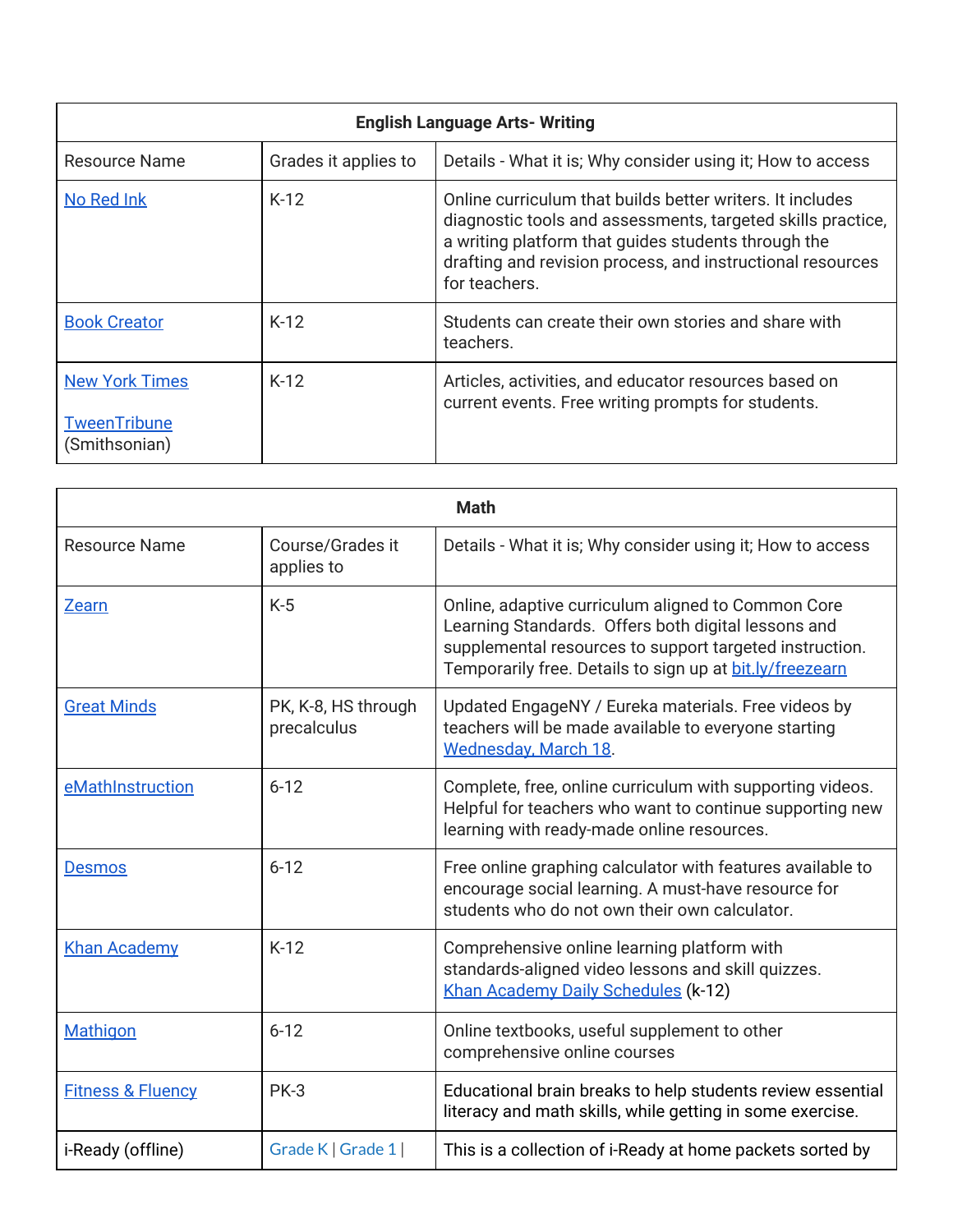| Grade 8 |
|---------|
|---------|

|                                          |                                | <b>Science</b>                                                                                                                                                                                                                                                                                                                                   |
|------------------------------------------|--------------------------------|--------------------------------------------------------------------------------------------------------------------------------------------------------------------------------------------------------------------------------------------------------------------------------------------------------------------------------------------------|
| <b>Resource Name</b>                     | Course/Grades it<br>applies to | Details - What it is; Why consider using it; How to access                                                                                                                                                                                                                                                                                       |
| <b>Mystery Science</b>                   | $K-5$                          | All of the lessons are expertly designed to engage<br>students, achieve learning outcomes, and be easy for<br>teachers to use. They have short mini-lessons that are<br>completely digital and full lessons that include an activity.<br>All of the activities are designed to use simple supplies a<br>parent will likely already have at home. |
| <b>Actively Learn</b>                    | $2 - 12$                       | Free website of content videos, articles, and primary<br>sources, a digital tool and leveled readings                                                                                                                                                                                                                                            |
| <b>New Visions for Public</b><br>Schools | 6/12                           | Open Source for virtual teaching and learning                                                                                                                                                                                                                                                                                                    |
| <b>Take Home STEM</b><br><b>Resource</b> | $2 - 12$                       | Daily activities and tips for STEM activities at home                                                                                                                                                                                                                                                                                            |
| <b>Makers Empire</b>                     | $6 - 12$                       | A list of engineering design challenges related to the<br>coronavirus                                                                                                                                                                                                                                                                            |

| <b>Social Studies</b>                                         |                                |                                                                                                                                                                                                                                                                                                                                                             |
|---------------------------------------------------------------|--------------------------------|-------------------------------------------------------------------------------------------------------------------------------------------------------------------------------------------------------------------------------------------------------------------------------------------------------------------------------------------------------------|
| <b>Resource Name</b>                                          | Course/Grades it<br>applies to | Details - What it is; Why consider using it; How to access                                                                                                                                                                                                                                                                                                  |
| <b>NEWSELA - Remote</b><br><b>Teaching Toolkit</b>            | $3-12$                         | A best-in-class library of high-interest, cross-curricular,<br>adjustable nonfiction texts.                                                                                                                                                                                                                                                                 |
| <b>Facing History</b>                                         | $7-12$                         | Collection of educator resources includes a wide range of<br>flexible, multimedia materials, from primary sources and<br>streaming videos to teaching strategies, lesson plans, and<br>full units. There are resources that will support students'<br>learning, whether you are teaching a complex moment in<br>history or addressing today's breaking news |
| <b>New York Times</b><br><b>TweenTribune</b><br>(Smithsonian) | $K-12$                         | Articles, activities, and educator resources based on<br>current events that span multiple content areas                                                                                                                                                                                                                                                    |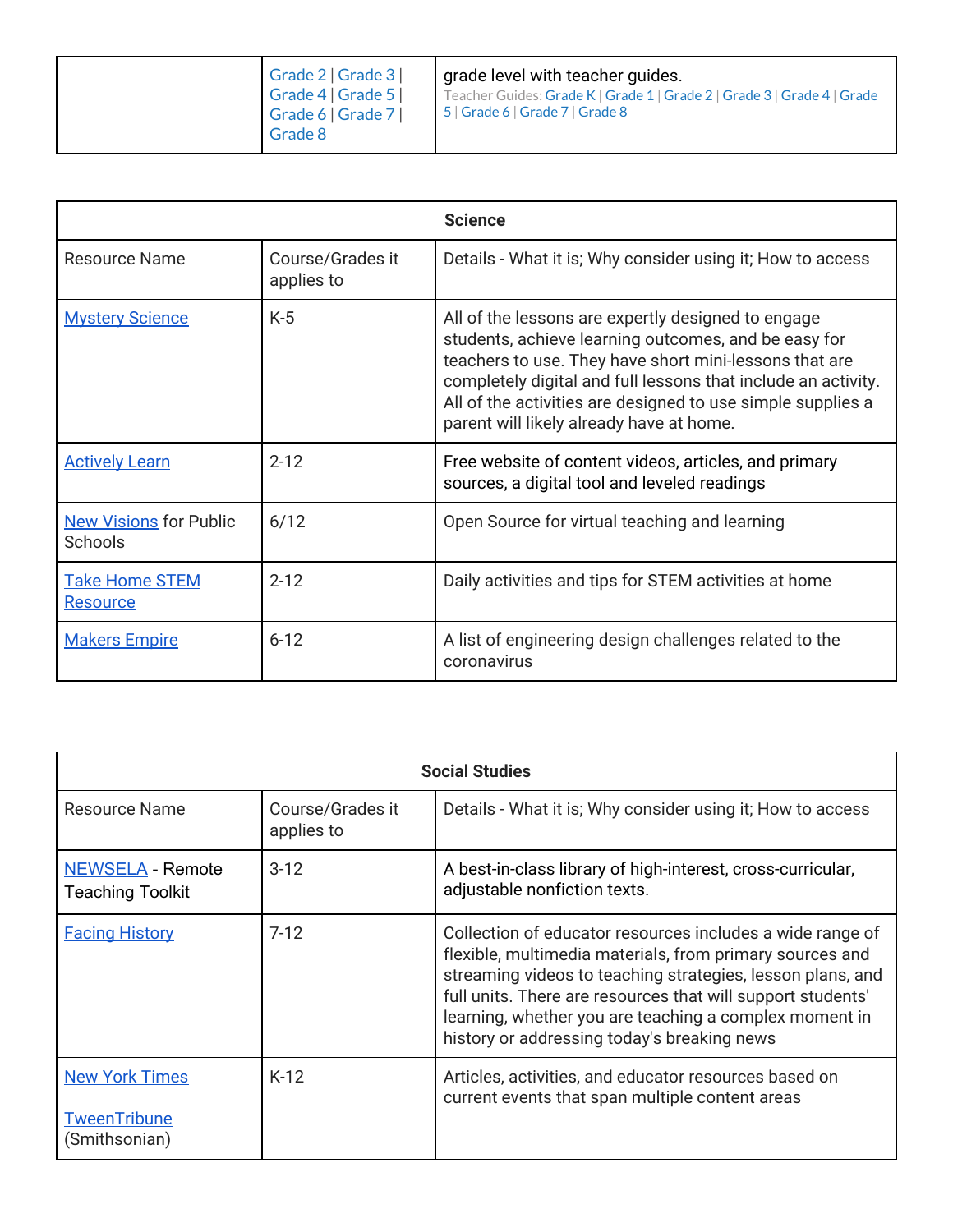| <b>New Visions for Public</b><br>Schools                                                                                                                                                                                                                                                                                                                                                                      | $6 - 12$ | Open Source for virtual teaching and learning                                                                                                                                                  |
|---------------------------------------------------------------------------------------------------------------------------------------------------------------------------------------------------------------------------------------------------------------------------------------------------------------------------------------------------------------------------------------------------------------|----------|------------------------------------------------------------------------------------------------------------------------------------------------------------------------------------------------|
| <b>Virtual FieldTrips</b><br><b>San Diego Zoo</b><br>$\bullet$<br>Yellowstone<br>$\bullet$<br><b>National Park</b><br><b>Mars</b><br>$\bullet$<br><b>Farms</b><br><b>The Louvre</b><br><b>Great Wall of</b><br>China<br><b>Boston</b><br>$\bullet$<br>Children's<br><b>Museum</b><br><b>Smithsonian</b><br>$\bullet$<br>Museum of<br><b>Natural History</b><br><b>National Gallery</b><br>$\bullet$<br>of Art | $K-12$   | Possible links to virtual field trip opportunities from home.<br>Be sure to check out Google Arts and Culture, Google<br>Maps, as well as local museums for more course specific<br>resources. |

| Special Area Classes (Art, PE, Music)         |                               |                                                                 |
|-----------------------------------------------|-------------------------------|-----------------------------------------------------------------|
| Resource Name                                 | Class/Grades it<br>applies to | Details - What it is; Why consider using it; How to access      |
| Open PhysEd                                   | <b>PE/K-12</b>                | Activities for students to complete at home and stay<br>active. |
| <b>Home Activity Packet</b><br><b>Visuals</b> |                               |                                                                 |
| <b>Google Arts &amp; Culture</b>              | $Art/K-12$                    | Resources for students view and learn about art.                |
| ArtsEdge                                      |                               |                                                                 |
| <b>MetKids</b>                                |                               |                                                                 |

| <b>Social-Emotional Learning/Wellness</b> |                      |                                                                                                                                                                                      |
|-------------------------------------------|----------------------|--------------------------------------------------------------------------------------------------------------------------------------------------------------------------------------|
| <b>Resource Name</b>                      | Grades it applies to | Details - What it is; Why consider using it; How to access                                                                                                                           |
| GoNoodle                                  | Ages $4+$            | Movement and mindfulness videos created by child<br>development experts                                                                                                              |
| <b>RethinkEd</b>                          | All grade levels     | Rethink Ed SEL is a comprehensive K-12 online platform<br>that provides many opportunities for students of all ages<br>and abilities, teachers, administrative staff, and parents to |